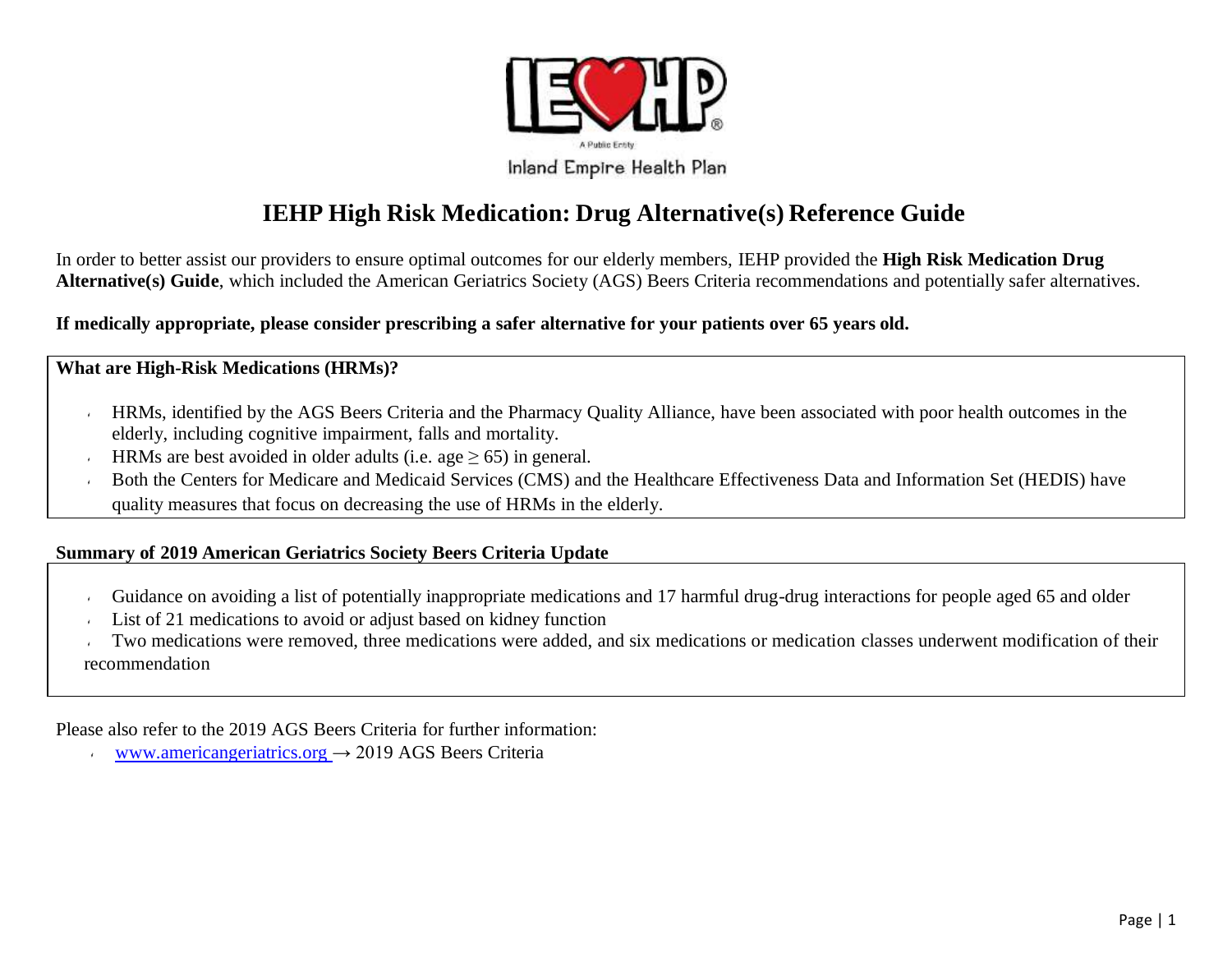

## **High Risk Medicationsto Avoid in the Elderly: Beers Recommendations and Potential Drug Alternatives**

| Drug Class/<br><b>Therapeutic</b><br>Category | <b>Drug Names</b>                            | Precaution/Risk <sup>1</sup>                                                                                                                                           | <b>Beers</b><br>Recommendation <sup>1</sup> | <b>Medicare Formulary Alternatives and OTC</b><br>Alternatives <sup>2, 3,4</sup><br>OTC= available over the counter                                                                               |
|-----------------------------------------------|----------------------------------------------|------------------------------------------------------------------------------------------------------------------------------------------------------------------------|---------------------------------------------|---------------------------------------------------------------------------------------------------------------------------------------------------------------------------------------------------|
| Analgesics                                    | Meperidine<br>П                              | Oral analgesic not effective<br>in dosages commonly used;<br>may have higher risk of<br>neurotoxicity; safer<br>alternatives available                                 | Avoid                                       | Mild Pain:<br>acetaminophen (OTC)<br><b>NSAID (OTC)</b><br>п<br>Moderate or Severe Pain:<br>hydrocodone/acetaminophen<br>oxycodone/acetaminophen<br>tramadol<br>٠                                 |
| Anti-Anxiety<br>Agents                        | Meprobamate<br>п<br>Meprobamate-Aspirin<br>٠ | High rate of physical<br>dependence; sedating                                                                                                                          | Avoid                                       | General Anxiety Disorder:<br>buspirone<br>sertraline<br>п<br>venlafaxine<br>п<br>Panic Disorder:<br>fluoxetine, sertraline, venlafaxine<br>п.<br>OCD:<br>fluoxetine, sertraline<br>$\blacksquare$ |
| Antiarrhythmics                               | Disopyramide                                 | May induce heart failure in<br>older adults because of<br>potent negative inotropic<br>action; strongly<br>anticholinergic; other<br>antiarrhythmic drugs<br>preferred | Avoid                                       | Alternatives based on diagnosis:<br>propafenone<br>п<br>dofetilide (Tikosyn ®)<br>flecainide<br>mexiletine<br>ш<br>quinidine<br>sotalol<br>п.                                                     |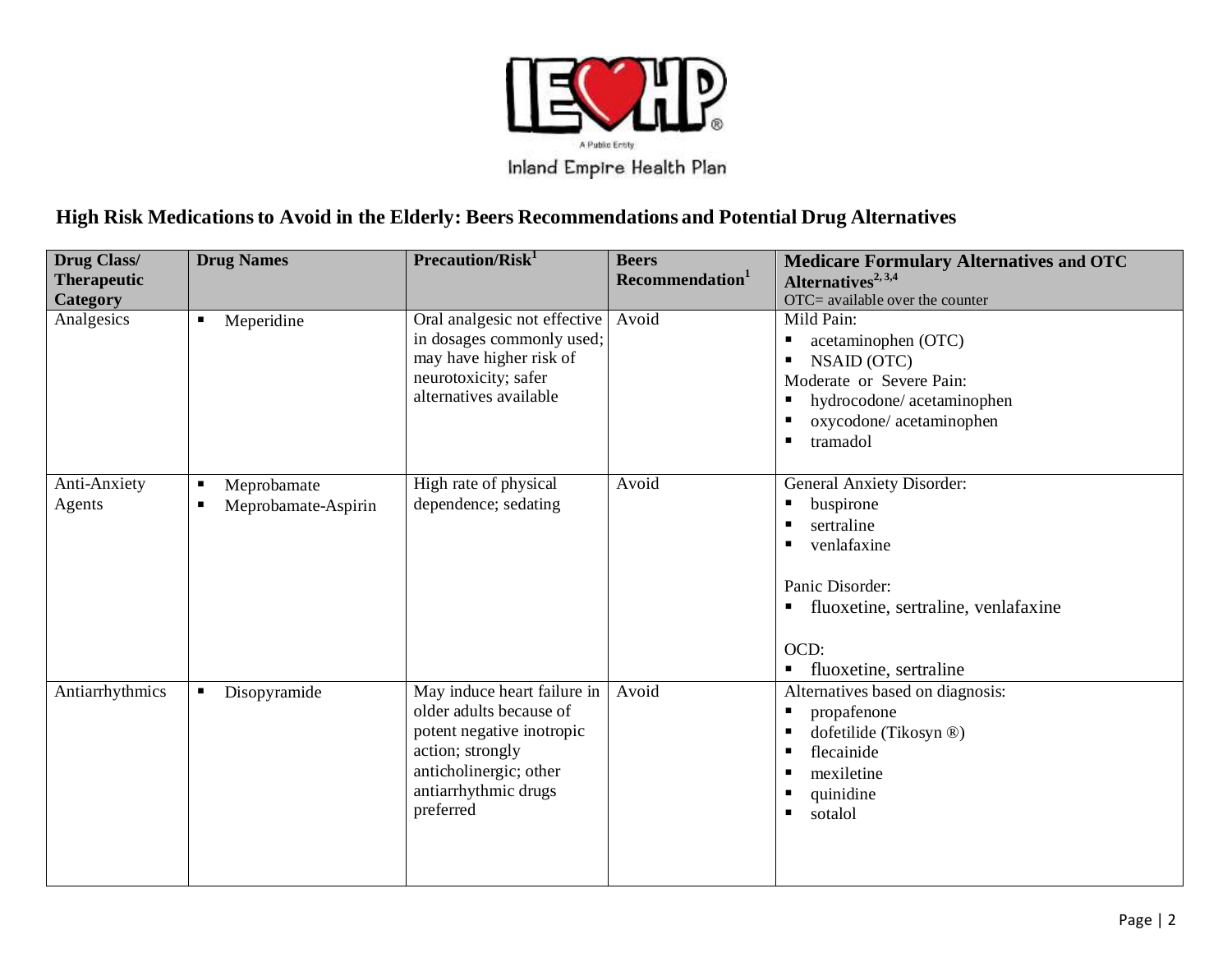

| Antihistamines   | п  | Brompheniramine        | Highly anticholinergic,    | Avoid                 | Allergic Rhinitis:                                               |
|------------------|----|------------------------|----------------------------|-----------------------|------------------------------------------------------------------|
|                  | л. | Carbinoxamine          | clearance reduced with     |                       | levocetirizine                                                   |
|                  | п. | Chlorpheniramine       | age                        | Use of                | cetirizine                                                       |
|                  | п  | Clemastine             |                            | diphenhydramine in    | fexofenadine (OTC)                                               |
|                  | в  | Cyproheptadine         |                            | situations such as    | azelastine<br>٠                                                  |
|                  | л. | Dexbrompheniramine     |                            | acute severe allergic |                                                                  |
|                  |    | Diphenhydramine (Oral) |                            | reaction may be       | Allergic Dermatoses:                                             |
|                  | п  | Doxylamine             |                            | appropriate           | oatmeal baths (OTC)<br>п                                         |
|                  | л. | Doxylamine/ pyridoxine |                            |                       | calamine lotion                                                  |
|                  | п. | Hydroxyzine            |                            |                       | loratadine<br>п                                                  |
|                  | п  | Promethazine           |                            |                       |                                                                  |
|                  | ш  | Triprolidine/          |                            |                       |                                                                  |
|                  |    | pseudoephedrine        |                            |                       |                                                                  |
| Antiparkinsonian | п  | Benztropine (Oral)     | Not recommended for        | Avoid                 | carbidopa/levodopa (alone or in combination with<br>٠            |
| Agents           | п. | Trihexyphenidyl        | prevention or treatment of |                       | entacapone/tolcapone)                                            |
|                  |    |                        | extrapyramidal symptoms    |                       | Dopamine agonists                                                |
|                  |    |                        | with antipsychotics; more  |                       | rotigotine (Neupro®), apomorphine<br>$\circ$                     |
|                  |    |                        | effective agents available |                       | (Apokyn®), bromocriptine, ropinirole,                            |
|                  |    |                        | for treatment of Parkinson |                       | pramipexole                                                      |
|                  |    |                        | disease                    |                       | <b>MAO-B</b> inhibitors<br>п                                     |
|                  |    |                        |                            |                       | rasagiline (Azilect), selegiline<br>$\circ$                      |
| Antipsychotics   | п  | Mesoridazine           | Increased risk of          | Avoid, except for     | aripiprazole<br>٠                                                |
|                  | л. | Perphenazine-          | cerebrovascular accident   | Schizophrenia,        | risperidone<br>٠                                                 |
|                  |    | Amitriptyline          | (stroke) and greater rate  | bipolar disorder, or  | olanzapine                                                       |
|                  | п  | Thioridazine           | of cognitive decline and   | short-term use as     | quetiapine<br>٠                                                  |
|                  |    |                        | mortality in persons with  | antiemetic during     | ziprasidone<br>٠                                                 |
|                  |    |                        | dementia.                  | chemotherapy          |                                                                  |
|                  |    |                        |                            |                       | <sup>1</sup> Avoid antipsychotics in dementia or delirium unless |
|                  |    |                        |                            |                       | nonpharmacological interventions have failed or not possible     |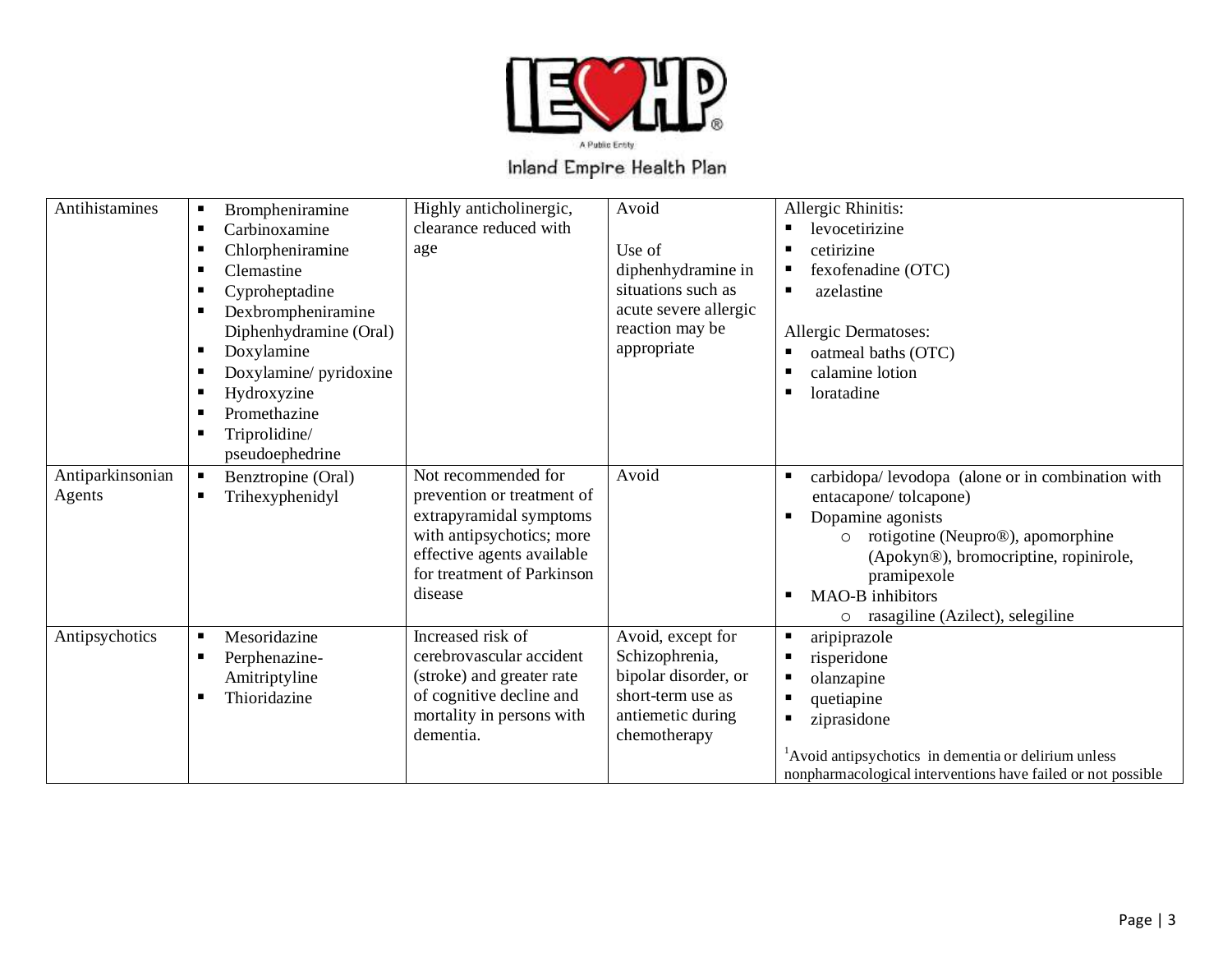

|                     |                                                        |                                                          |                      | AND older adult is threatening substantial harm to self or |
|---------------------|--------------------------------------------------------|----------------------------------------------------------|----------------------|------------------------------------------------------------|
|                     |                                                        |                                                          |                      | others                                                     |
| Antispasmodics      | Atropine (excludes<br>$\blacksquare$                   | Highly anticholinergic;                                  | Avoid                | GI disorders:                                              |
|                     | ophthalmic)                                            | uncertain effectiveness                                  |                      | glycopyrrolate<br>$\blacksquare$                           |
|                     | Belladonna alkaloids<br>٠                              |                                                          |                      |                                                            |
|                     | Hyoscyamine<br>п                                       |                                                          |                      | <b>Urinary System Disorder</b>                             |
|                     | Scopolamine<br>٠                                       |                                                          |                      | oxybutynin                                                 |
|                     |                                                        |                                                          |                      | tolterodine                                                |
|                     |                                                        |                                                          |                      | trospium<br>п                                              |
| Antithrombotics     | Dipyridamole, oral<br>п                                | May cause orthostatic                                    | Avoid                | clopidogrel<br>Е                                           |
|                     | short-acting (does not<br>apply to extended            | hypotension; more<br>effective alternative               |                      | ticagrelor                                                 |
|                     | release combination                                    | available                                                |                      | aspirin (OTC)                                              |
|                     | with aspirin)                                          |                                                          |                      | aspirin/dipyridamole (Aggrenox®)<br>п                      |
| Anti-infective      | Nitrofurantoin<br>п.                                   | Potential for pulmonary                                  | Avoid in patients    | UTI:                                                       |
|                     |                                                        | toxicity, heptatotoxicity,                               | with CrCl<30mL/min   | SMX/TMP<br>$\blacksquare$                                  |
|                     |                                                        | and peripheral neuropathy,                               | or for long term     | ciprofloxacin, levofloxacin                                |
|                     |                                                        | especially with long term                                | bacteria suppression | cephalexin, cefuroxime<br>п                                |
|                     |                                                        | use; safer alternative                                   |                      |                                                            |
|                     |                                                        | available                                                |                      |                                                            |
| <b>Barbiturates</b> | Amobarbital<br>٠                                       | High rate of physical                                    | Avoid                | Sleep:                                                     |
|                     | Butabarbital<br>٠                                      | dependence, tolerance to                                 |                      | trazodone<br>٠                                             |
|                     | Butalbital (in<br>٠                                    | sleep benefits, greater risk<br>of overdose at low doses |                      | ramelteon (Rozerem®)                                       |
|                     | combination with                                       |                                                          |                      |                                                            |
|                     | acetaminophen/                                         |                                                          |                      | Anxiety:                                                   |
|                     | caffeine/aspirin/<br>codeine                           |                                                          |                      | Refer to anti-anxiety section                              |
|                     |                                                        |                                                          |                      |                                                            |
|                     | Mephobarbital<br>п<br>Pentobarbital<br>ш               |                                                          |                      |                                                            |
|                     | Phenobarbital<br>п                                     |                                                          |                      |                                                            |
|                     | Secobarbital<br>$\blacksquare$                         |                                                          |                      |                                                            |
| Benzodiazepines     |                                                        |                                                          | Avoid                |                                                            |
|                     | Chlordiazepoxide (alone<br>п<br>or in combination with | May be appropriate for<br>seizure disorders, rapid       |                      | Sleep:<br>trazodone                                        |
|                     | amitriptyline or                                       | eye movement sleep                                       |                      | ramelteon (Rozerem®)                                       |
|                     |                                                        |                                                          |                      |                                                            |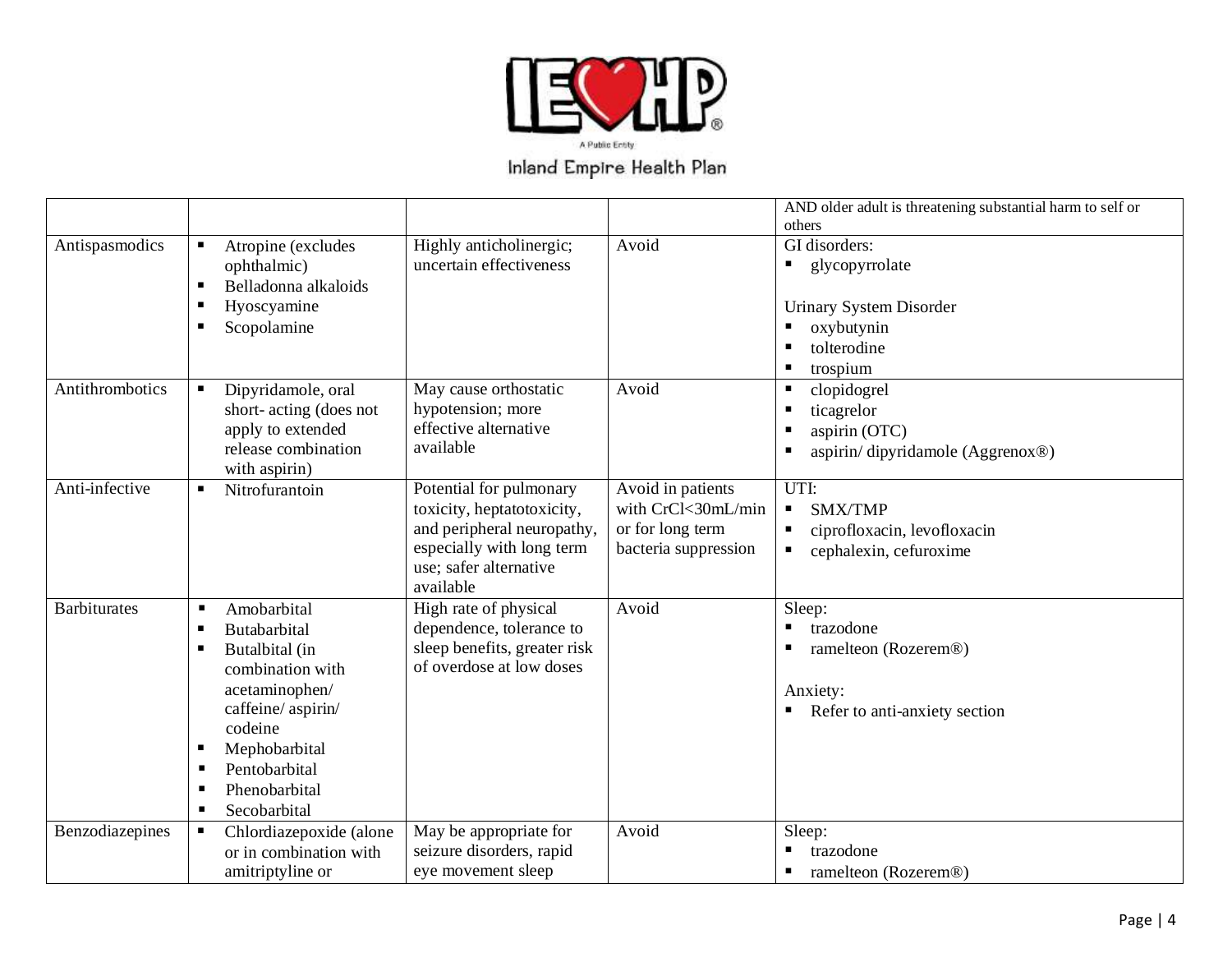

|                            | clidinium)                                                                                   | disorders, benzodiazepine<br>withdrawal, ethanol<br>withdrawal, severe<br>generalized anxiety<br>disorder, and<br>periprocedural anesthesia                                                                                                                                                                                                                                                                                                                                                       |                                                                                                                                      | Anxiety:<br>Refer to anti-anxiety section<br>ш<br><sup>1</sup> All benzodiazepines increase risk of cognitive impairment,<br>delirium, falls, fractures, and motor vehicle crashes in older<br>adults                                                                    |
|----------------------------|----------------------------------------------------------------------------------------------|---------------------------------------------------------------------------------------------------------------------------------------------------------------------------------------------------------------------------------------------------------------------------------------------------------------------------------------------------------------------------------------------------------------------------------------------------------------------------------------------------|--------------------------------------------------------------------------------------------------------------------------------------|--------------------------------------------------------------------------------------------------------------------------------------------------------------------------------------------------------------------------------------------------------------------------|
| Calcium Channel<br>Blocker | Nifedipine, immediate<br>$\blacksquare$<br>release                                           | Potential for hypotension;<br>risk of precipitating<br>myocardial ischemia                                                                                                                                                                                                                                                                                                                                                                                                                        | Avoid                                                                                                                                | nifedipine ER<br>п<br>felodipine ER<br>amlodipine<br>п                                                                                                                                                                                                                   |
| Cardiac<br>Glycosides      | Digoxin<br>$\blacksquare$                                                                    | Use in atrial afibrillation<br>but not as a first-line<br>agent. More effective<br>alternatives exist; may be<br>associated with increased<br>mortality<br>Use in heart failure,<br>questionable effects and<br>may be associated with<br>increased mortality; higher<br>dosages not associated<br>with additional benefit and<br>may increase risk of<br>toxicity<br>Decreased renal clearance,<br>may need further dose<br>reduction in patients with<br>Stage 4 or 5 chronic<br>kidney disease | Avoid as first-line<br>Therapy for heart<br>failure<br>Avoid dosages<br>$>0.125$ mg/d for<br>atrial fibrillation or<br>heart failure | Atrial Fibrillation:<br>Refer to the antiarrhythmic section<br>п<br>Re-evaluate dosage<br>Е<br>Use digoxin at dose $\leq 0.125$ mg<br>п<br>Heart Failure:<br>• Re-evaluate appropriateness and dosage for this<br>medication<br>Use digoxin at dose $\leq 0.125$ mg<br>٠ |
| Central alpha-<br>blockers | Guanfacine<br>$\blacksquare$<br>Methyldopa<br>٠<br>Reserpine $(>0.1$ mg/d)<br>$\blacksquare$ | High risk of adverse CNS<br>effects; may cause<br>bradycardia and<br>orthostatic hypotension;<br>not recommended as<br>routine treatment for<br>hypertension                                                                                                                                                                                                                                                                                                                                      | Avoid                                                                                                                                | Alternative hypertensive medications available on<br>formulary<br>O ACE-I, ARB, hydrochlorothiazide, beta-<br>blocker, calcium channel blocker<br>ADHD:<br>methylphenidate ER,<br>ш                                                                                      |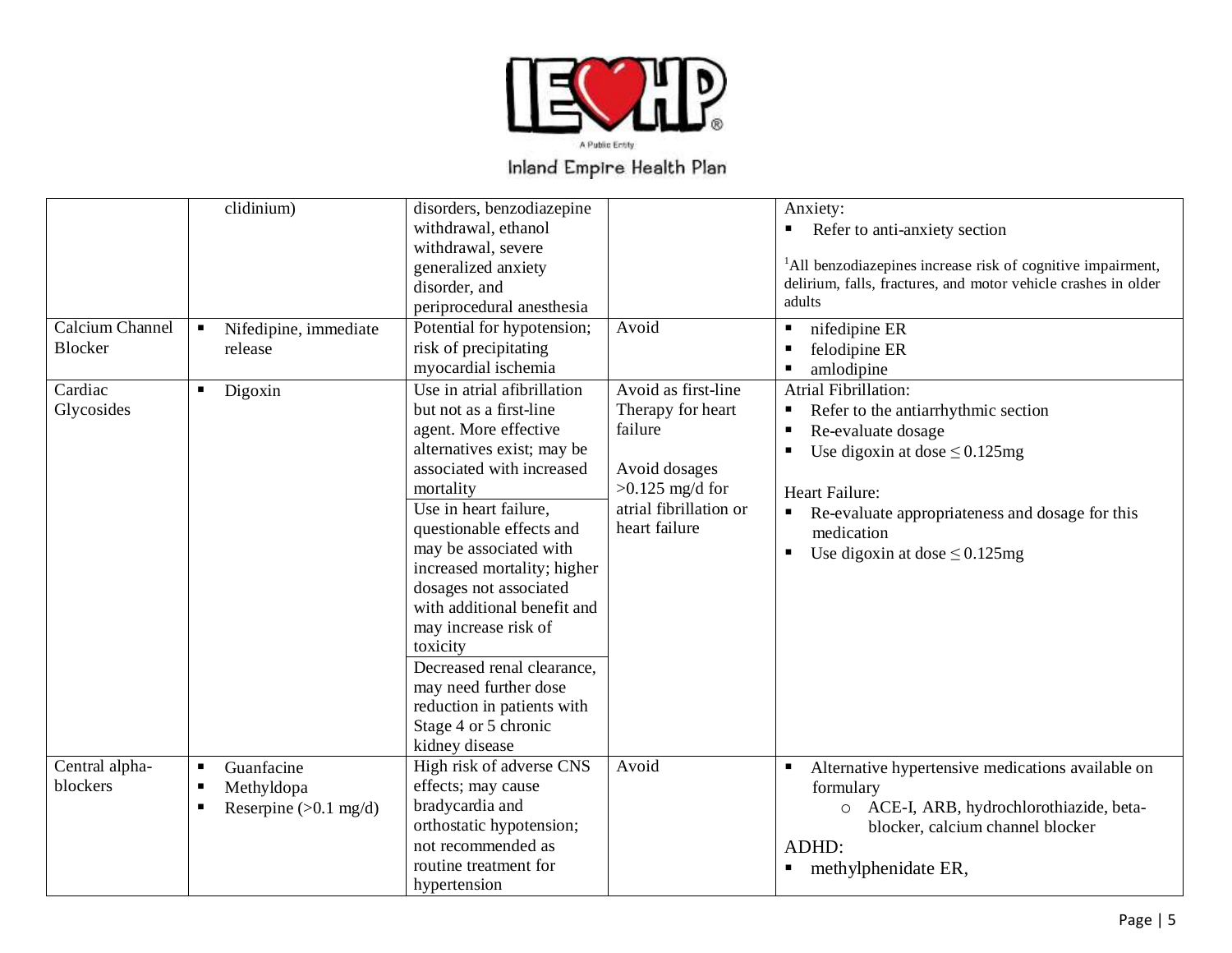

|                                                |                                                                     |                                                                                                                                                                                                                                                                           |                                 | dextroamphetamine/amphetamine XR                                  |
|------------------------------------------------|---------------------------------------------------------------------|---------------------------------------------------------------------------------------------------------------------------------------------------------------------------------------------------------------------------------------------------------------------------|---------------------------------|-------------------------------------------------------------------|
| Hormones                                       | Estrogens with or<br>without progestins (oral<br>and topical patch) | Evidence of carcinogenic<br>potential (breast and<br>endometrium); lack<br>of cardioprotective<br>effect and cognitive<br>protection in older<br>women. Evidence<br>indicates that vaginal<br>estrogens for the treatment<br>of vaginal dryness are safe<br>and effective | Avoid oral and<br>topical patch | Conjugated estrogen vaginal cream (Premarin®)<br>٠                |
|                                                | Megestrol<br>٠                                                      | Minimal effects on<br>weight; increases risk of<br>thrombotic events and<br>possibly death in older<br>adults                                                                                                                                                             | Avoid                           | Treatment of cachexia:<br>٠<br>oxandrolone, dronabinol<br>$\circ$ |
| Hypnotics                                      | Eszopiclone<br>п<br>Zolpidem<br>п<br>Zaleplon                       | Similar adverse events to<br>benzodiazepines in older<br>adults (e.g., delirium, falls,<br>fractures); minimal<br>improvement in sleep<br>latency and duration                                                                                                            | Avoid                           | trazodone<br>п<br>ramelteon (Rozerem®)<br>п                       |
| Nonsteroidal<br>Anti-<br>inflammatory<br>Agent | Indomethacin<br>п<br>Ketorolac, includes<br>п<br>parenteral         | Indomethacin more likely<br>to cause adverse CNS<br>effects and the most<br>adverse effects compared<br>to other NSAIDs<br>Increased risk of                                                                                                                              | Avoid                           | acetaminophen (OTC)<br>celecoxib<br>п<br>flurbiprofen<br>п        |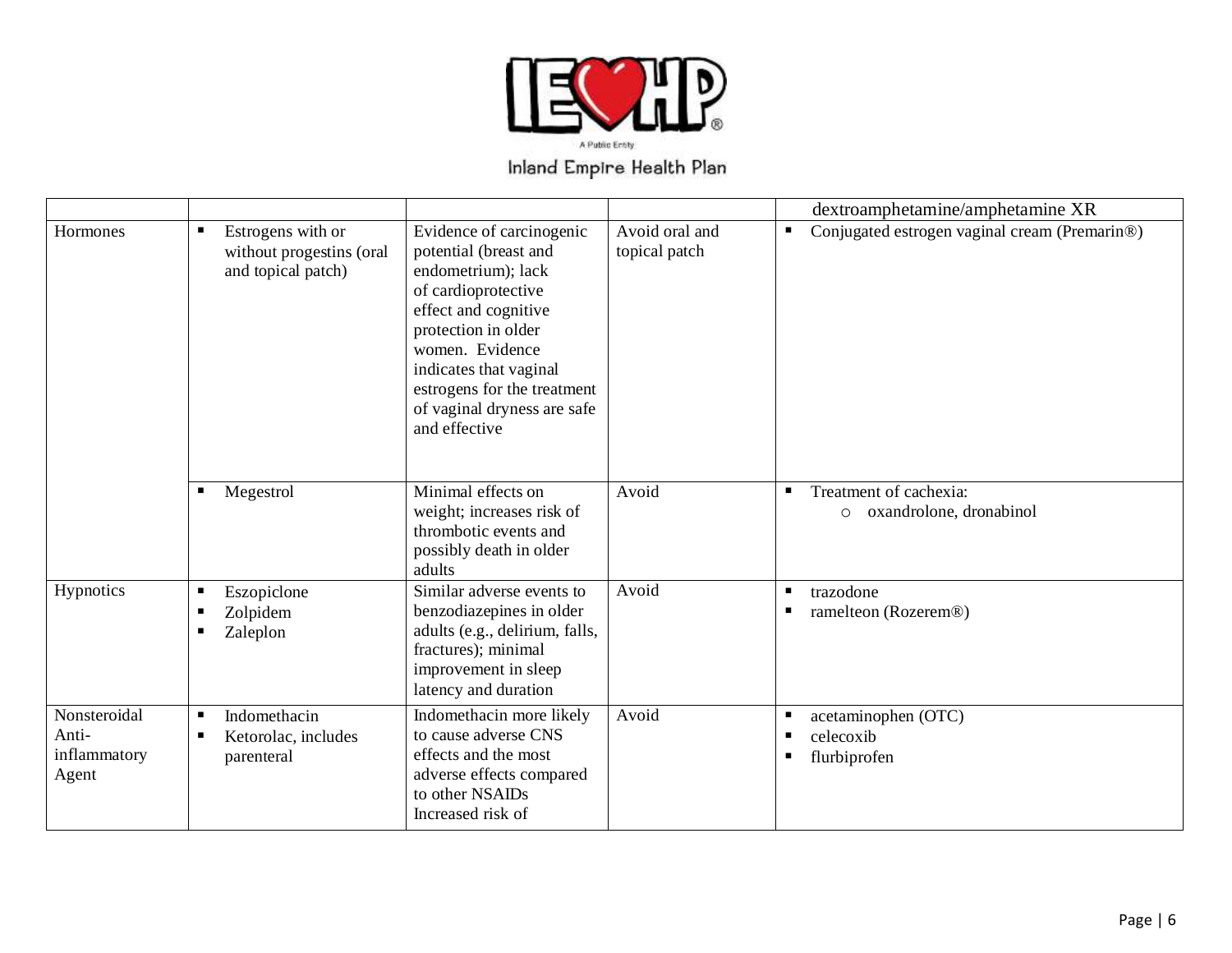

|                                                 |                                                                                                                                                                                                                                                | gastrointestinal bleeding,<br>peptic ulcer disease, and<br>acute kidney injury in<br>older adults                                                     |       |                                                                                    |
|-------------------------------------------------|------------------------------------------------------------------------------------------------------------------------------------------------------------------------------------------------------------------------------------------------|-------------------------------------------------------------------------------------------------------------------------------------------------------|-------|------------------------------------------------------------------------------------|
| Peripheral<br>Vasodilator                       | Isoxsuprine<br>$\blacksquare$                                                                                                                                                                                                                  | Lack of efficacy                                                                                                                                      | Avoid | Non-pharmacological therapy:<br>Exercise rehabilitation<br>$\bigcap$               |
| Psychotherapeutic<br>and Neurological<br>Agents | <b>Ergoloid Mesylates</b><br>$\blacksquare$                                                                                                                                                                                                    | Lack of efficacy                                                                                                                                      | Avoid | Alzheimer's Disease:<br>galantamine<br>memantine<br>donepezil<br>п<br>rivastigmine |
| <b>Skeletal Muscle</b><br>Relaxants             | Carisoprodol (alone or<br>п<br>in combination with<br>aspirin or codeine)<br>Chlorzoxazone<br>п<br>Cyclobenzaprine<br>٠<br>Metaxalone<br>٠<br>Methocarbamol<br>п<br>Orphenadrine (alone or<br>٠<br>in combination with<br>aspirin or caffeine) | Poorly tolerated by older<br>adults; questionable<br>effectiveness at dosages<br>tolerated by older adults                                            | Avoid | Spasticity:<br>baclofen<br>٠<br>dantrolene<br>п<br>tizanidine<br>п.                |
| Sulfonylureas,<br>long duration                 | Chlorpropamide<br>п<br>Glimepiride<br>п                                                                                                                                                                                                        | Prolonged half-life in<br>older adults; can cause<br>prolonged hypoglycemia;<br>causes syndrome of<br>inappropriate antidiuretic<br>hormone secretion | Avoid | glipizide<br>$\blacksquare$                                                        |